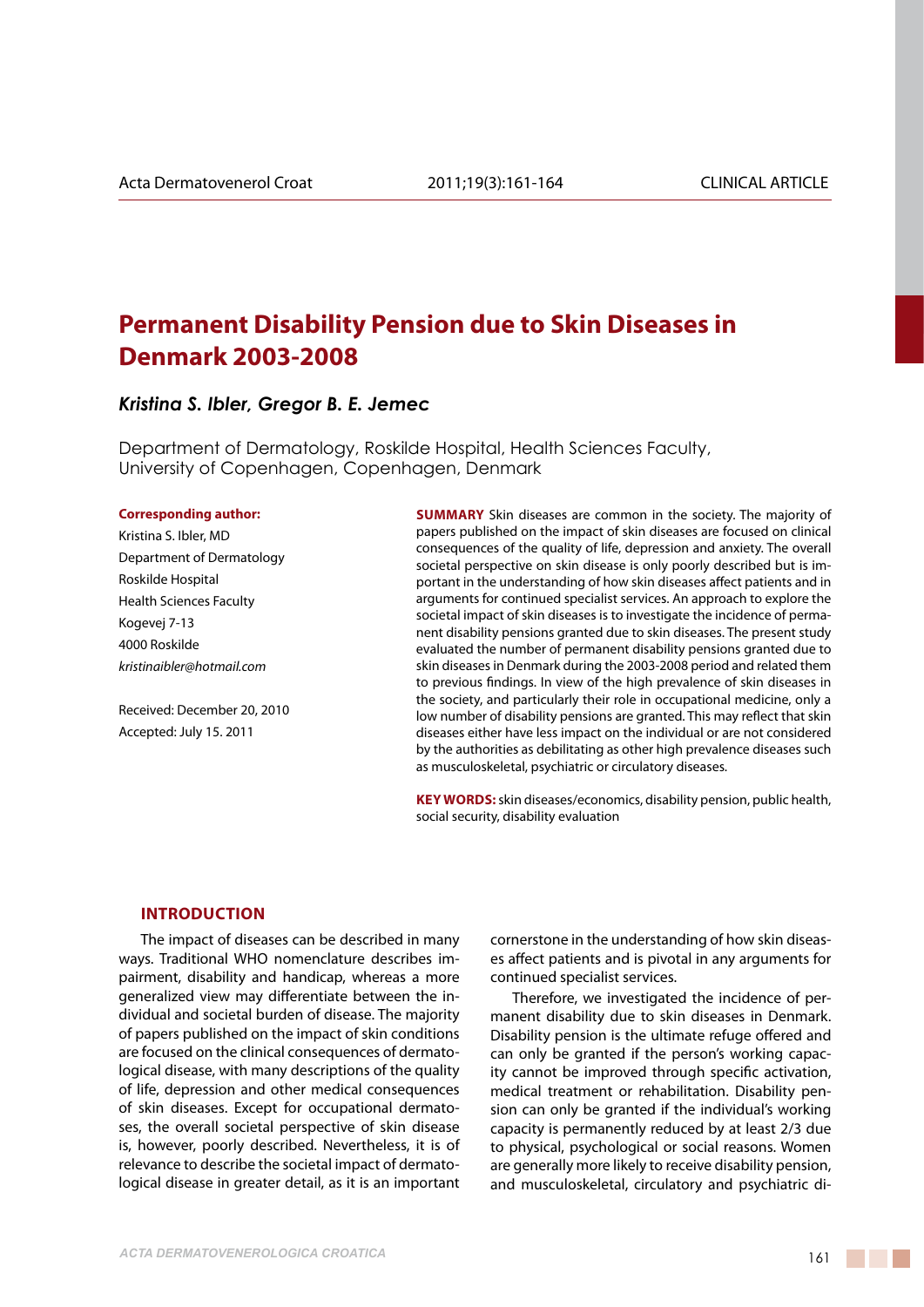agnoses are the most common reasons for disability pension (1). The risk of disability pension is further increased with older age, low income, previous sick leave, unemployment and foreign citizenship.Among those with long-term sickness absenteeism, the sick leave diagnosis has also been shown to be an important medium and long-term predictor of disability. Having young children was related to a lower risk of disability pension (2). Decreasing years of education across all levels of education are also related to an increased prevalence of disability pension (3), which also holds for workers in certain industries such as nursing, home care, heavy physical work, childcare, cleaning, abbatoirs, hotels and restaurants (4,5).

The aim of the present study was to investigate the patterns in the number of permanent disability pensions granted due to skin diseases in Denmark during the 2003-2008 period and to relate them to findings from previous studies.

### **materials and Methods**

Data were obtained from Statistics Denmark through population and disability pension registers and from the National Social Appeals Board in the 2003-2008 period. In Denmark, there are approximately 5.500,000 inhabitants. In 2007, 2008 and 2009, 7.1% of the population between 18 and 64 years received disability pension. In 2004 and 2003, it was 7.4% and 7.5%, respectively. Descriptive statistics was used on data description. Data were compared with data previously published for the 1970-1976 and 1999-2002 periods (6).

### **Results**

From 2003 to 2008, 575 individuals in Denmark applied for disability pension due to skin diseases. Of these, 503 (87%) were granted and 65 (11%) were rejected. In 7 cases, no information was available. Psoriasis was the most common disease and accounted for 37% of disability pensions due to skin diseases. The second most common reason were "other dermatological skin diseases" (not specified) accounting for 25%, followed by contact eczema (20%), atopic dermatitis (15%) and urticaria (2.5%).

Of those granted a disability pension, 68% were women and 32% were men. Among those with atopic dermatitis and contact eczema, approximately 2/3 were women, while those with psoriasis and other dermatological disorders had an equal gender distribution.

The number of disability pensions granted *per*  year fell for contact dermatitis, increased for psoriasis, and fluctuated for other categories.

#### **Discussion**

Permanent disability due to dermatological disease is rare. The numbers are therefore of interest even though they are small. In 2003-2008, 575 individuals applied for disability pension, citing a skin disease as the reason for not being able to work. Of the applications, 87% were granted pension, yielding an average of 84 pensions granted *per* year. Data from 1970-1976 (6) suggest that during this period 71 pensions were granted *per* year. Thus, the number of pensions granted *per* year in 2003-2008 increased by 18% compared to data from 1970-1976. Similarly, the proportion of refused applications decreased from 23% to 11%. This may suggest e.g. a lower minimum threshold for pension, better selection of candidates for disability pension, or alternatively a higher degree of impairment in the applicants.

Comparing the data from 2003-2008 and those from 1999-2002 (7), the average number of individuals awarded pension decreased from 100 *per* year to 84 *per* year. This decrease (16%) leads to several considerations. An important factor are administrative changes in disability acts, which were introduced in 2003. Before 2003, there were four different levels of disability pension with differing economic compensation depending on the degree of reduced capacity. To obtain the lowest level of pension, the capacity should have been reduced by at least 2/3. Since the modification of the disability act in 2003, only one level of disability pension has been recognized. Economically, this level accounts for approximately 94% of the highest reachable level before 2003. From the economic point of view, the changes in economic outcome for the individual before and after 2003 are very limited and should not explain the decrease in the number of awarded disability pensions after 2003. The decrease from 2004 to 2007 was, however, most likely due to the lower age at which state pension is granted, from 67 to 65 years (8). State pension replaces disability pension at the age of 65, therefore changes in retirement age affect the size of the population eligible for disability pension.

The second factor to consider is the general economic situation and employment in Denmark at the time. Workforce supply and demand may also affect the size of the population eligible for disability pension. In the 1990s, Danish economy was growing and unemployment was low (9). Since 2003, Danish economy was variable in periods of low growth, leading to increased unemployment. However, there was no clear association between the general economic situation in Denmark and the number of awarded disability pensions.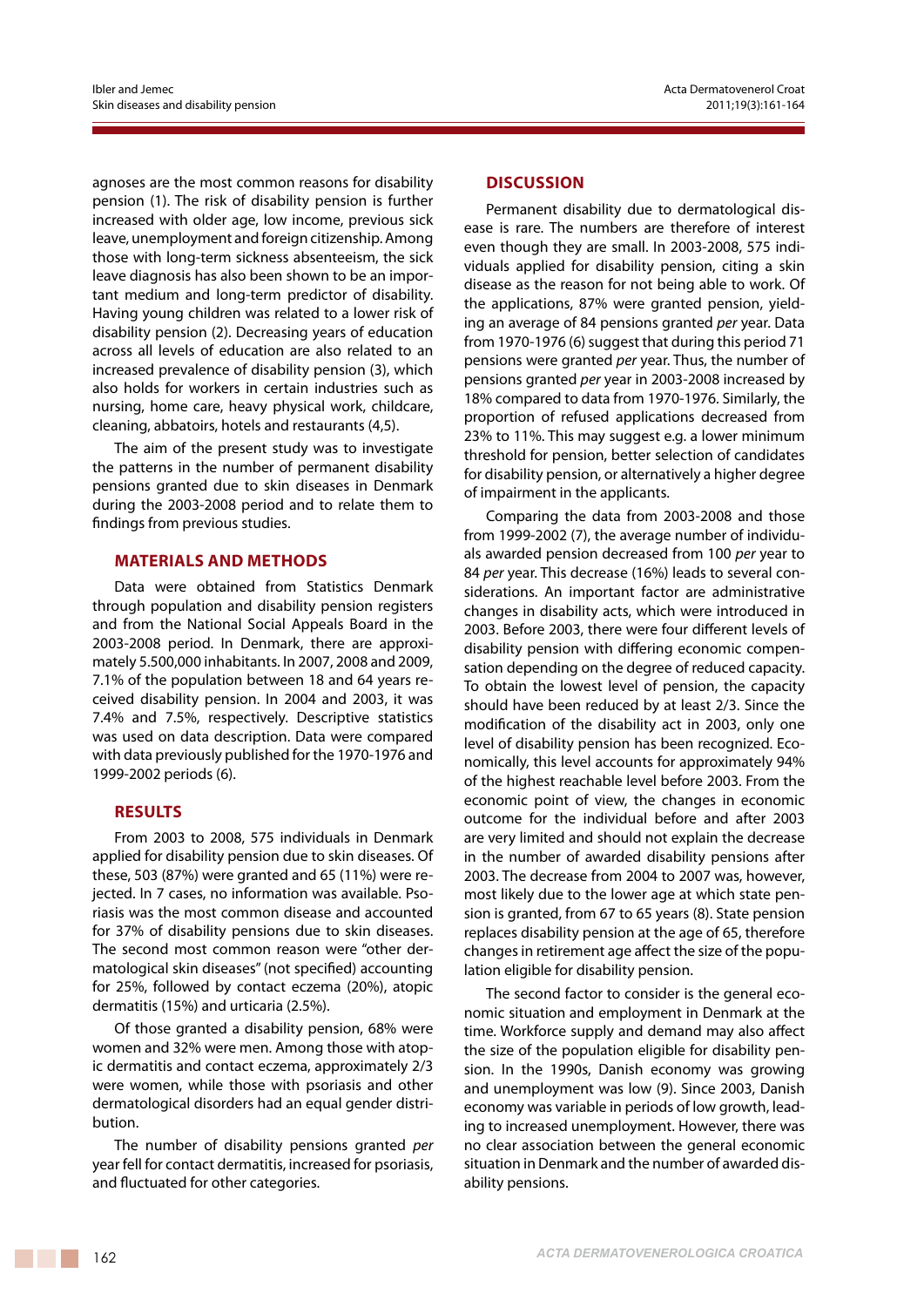The third factor to consider is the efficacy of treatment of skin diseases. The availability of more effective treatments could make it easier for the patients with skin diseases to stay active. The predominant skin disease leading to disability pension in the study period was psoriasis. In the past decade, several new treatments have proven effective in patients with psoriasis. The introduction of these treatments may therefore have reduced the rate of pensions granted for psoriasis. The number of applications increased, but the number of granted pensions remained unchanged, possibly due to changes in the threshold for acceptance of the application, or improved prospects of therapy. The fourth and final factor to consider are changes in the population figures. Over years, there has been a general increase in the Danish population. By the end of 2008, there were approximately 115,000 more inhabitants in Denmark than in 2002. Thus, at a stable incidence and comparable disease severity, an increase rather than a decrease would be expected in disability pensions. Therefore, it appears that the number of disability pensions granted cannot be explained by simple changes in the size of the population at risk.

The underlying diagnosis is another important factor and particularly trends in diagnoses over time are of great interest (Fig. 1). In the 1970-1976 and 1999- 2002 periods, atopic dermatitis and contact dermatitis (together) were the most common skin diseases leading to disability pension, followed by psoriasis. In 2003-2008, an opposite situation was recorded with psoriasis being predominant. Looking at atopic dermatitis and contact dermatitis, the distribution of the two was almost unchanged in 2003-2008 as compared to 1999-2002, with contact dermatitis being predominant. Data from all three periods show that urticaria and other skin diseases account for approximately 1/4 of pensions granted for skin diseases.

Several population-based studies have identified nickel as a major allergen in the society (10). The proportion of pensions granted for contact dermatitis may therefore have been favorably influenced by the national and European legislation introduced to limit the population's exposure to nickel (11).

Of occupational skin diseases, hand eczema is by far the commonest. Studies on occupational skin diseases and disability pension have therefore been conducted. A 12- year follow-up study in 655 individuals with occupational skin diseases in Sweden concluded that the skin disease had influenced the occupational situation for the majority (82%) and for 15% resulted in exclusion from the labor market through unemployment or disability pension (12). A Danish study based on a merger of survey data about the work environment from the Danish Work Environment Cohort Study (DWEC) and information on granted disability pensions from the national register (DREAM) investigated and quantified the association between self-reported occupational skin contact with cleaning agents and subsequent transition to disability pension (13). They found that 11% of disability pension cases among women were attributable to exposure



**Figure 1.** Number of disability pensions granted *per* year.

| <b>Table 1.</b> Number of disability pension applicants according to type of skin disease and time period |           |           |           |                       |                       |                       |
|-----------------------------------------------------------------------------------------------------------|-----------|-----------|-----------|-----------------------|-----------------------|-----------------------|
|                                                                                                           | 1970-1976 | 1999-2002 | 2003-2008 | 1970-1976<br>per year | 1999-2002<br>per year | 2003-2008<br>per year |
| Atopic dermatitis                                                                                         | 25        | 84        | 85        | 3.6                   | 21                    | 14.2                  |
| Contact eczema                                                                                            | 253       | 95        | 113       | 36.1                  | 23.8                  | 18.8                  |
| Psoriasis                                                                                                 | 105       | 148       | 314       | 15                    | 26.3                  | 52.3                  |
| <b>Urticaria</b>                                                                                          | 8         | 14        | 18        | 1.1                   | 0.25                  | 3                     |
| Other skin diseases                                                                                       | 162       | 122       | 146       | 23.1                  | 30.5                  | 24.3                  |
| Total                                                                                                     | 553       | 463       | 575       | 79                    | 115.7                 | 95.8                  |